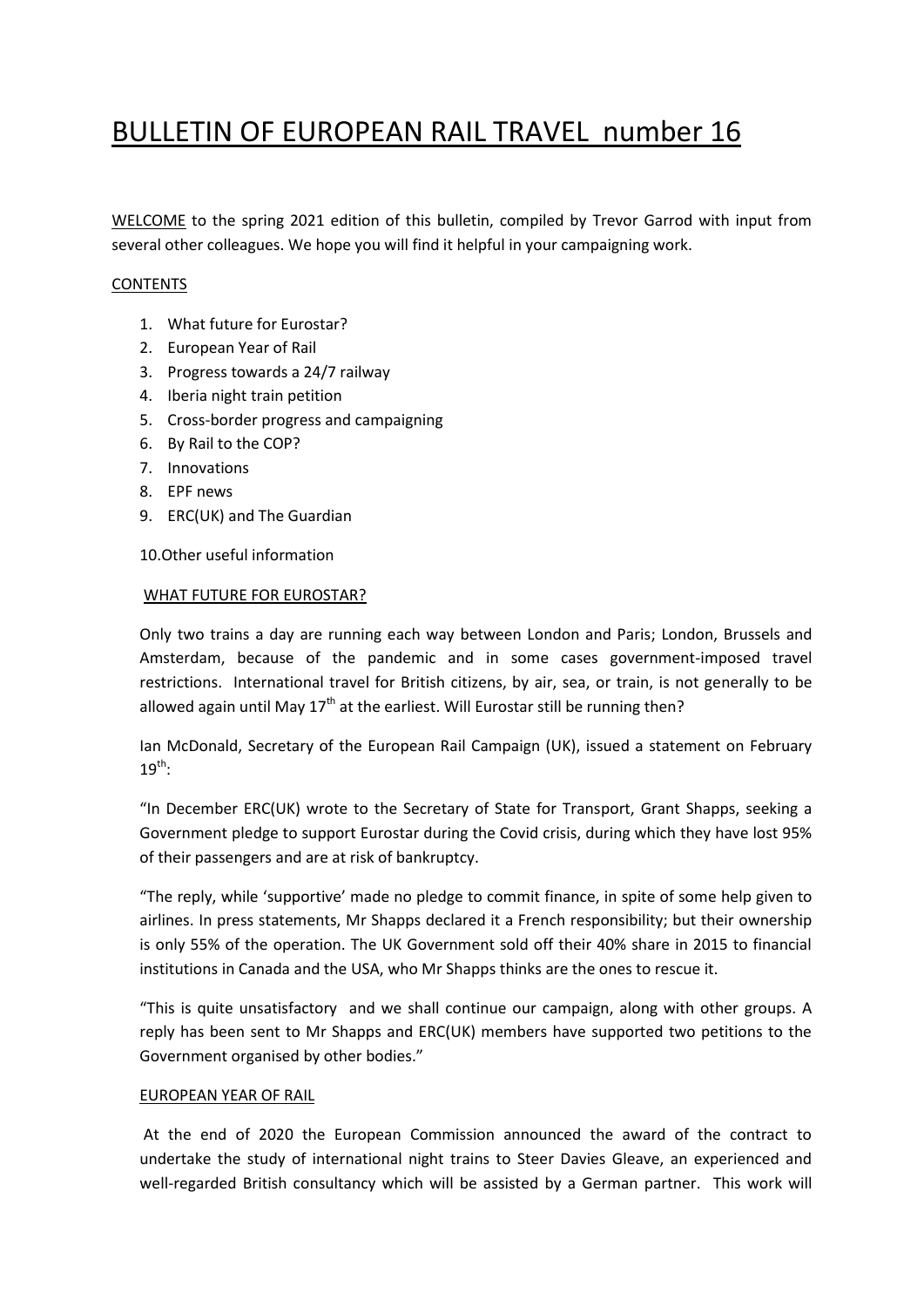feature prominently in the Year of Rail, with a report to be launched at a conference in the autumn.

The European Passengers' Federation is expected to submit a paper based on discussions within its German member association PRO BAHN , whose long-distance passenger working party has made many thoughtful suggestions.

The network Back-on-Track has issued a statement strongly supporting the Year of Rail initiative because "accelerating climate change, unsustainable travel patterns and years of railway negligence and cutbacks require immediate action.

"Back-on-Track expects during 2021 a statement from the government of each EU Member State on which way they will support night trains and cross-border day trains, also taking into account neighbouring countries outside the EU.

"Back-on-Track demands both from the EU and from each Member State a statement on a binding goal for the share of train/road/plane passenger traffic in 2030, 2040 and 2050.

"Back-on-Track demands a common booking platform.

"Back-on-Track is glad that a revised passenger rights regulation has been put forward, but we call for significant improvements with regard to through ticketing for international journeys.

"Back-on-Track urges the Commission to develop mechanisms to provide a good quality rolling stock pool, accessible for companies providing night train services.

"We are looking forward to good co-operation of rail companies in all Member States as well as in neighbouring countries for developing night and cross-border services."

## PROGRESS TOWARDS A 24/7 RAILWAY

Berlin and Stockholm are due to be linked by a new night train, operated by Snalltaget and Transdev, from May  $8^{th}$ . It will run twice weekly at first but then daily from June  $11^{th}$  to September 5<sup>th</sup>, then twice weekly again till October 2<sup>nd</sup>.

The train will serve ten stations, including Malmo, Hoje-Tastrup (for Copenhagen) and Hamburg and it will be possible to purchase a Kombi-Ticket to 30 different DB stations. There will be seating and reclining seats, plus couchettes where, because of covid, only a complete compartment is bookable. Catering will be available in Sweden and Denmark.

Investigations have been underway in the Vasta Gotaland region , into the case for a night train between Oslo, Gothenburg, Copenhagen and Hamburg. 8 million people live along this corridor and a report has been produced on the benefits and opportunities of such a service.

Regiojet is to re-introduce a night train from Prague to Rijeka for the summer season; when a twice weekly car-carrying overnight service will link Bratislava and Vienna to Split.

The 2021 summer season will also see an overnight train from Basel to the resort of Binz, on the island of Ruegen, operated by the company [www.train4you.de](http://www.train4you.de/) .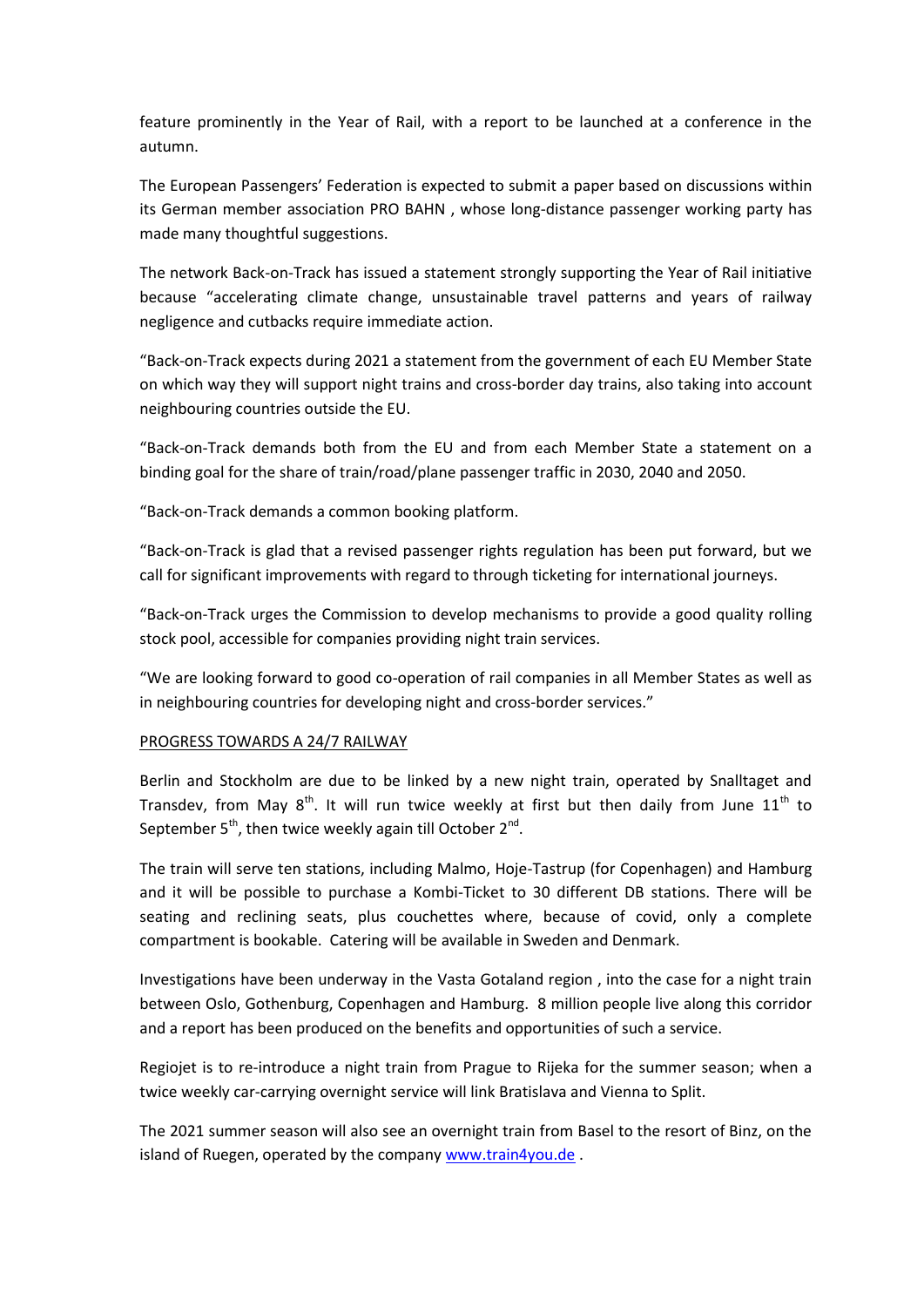Wolfgang Klapdor reports that on February  $25<sup>th</sup>$  SNCF Voyageurs opened bookings for the new Paris – Nice night train, the first of which is due to leave Paris Austerlitz on April 16<sup>th</sup>. Tickets will be available from all the usual SNCF sources.

There will be a service every night, in each direction, until August  $31<sup>st</sup>$ , with fares starting at 19 Euro. Sleeping compartments will be available for 4 instead of 6 passengers and couchettes will be available at 50% occupancy because of COVID restrictions.

By the end of the year, a night train service should also be linking Paris and Tarbes, and Paris and Vienna.

Meanwhile, the Swedish consultants RAMBOLL have been awarded a short contract for a study on "Berlin as a night train hub". The city council considers that the German government's TEE 2.0 proposals are too west-orientated and that there is also a possible case for overnight services to Oslo, the Adriatic, Barcelona and even Scotland.

## IBERIA NIGHT TRAIN PETITION

Campaigners in Spain and Portugal have launched a petition, through Change.org, in six languages, with explanatory notes, aimed at the relevant politicians. You can also access it via the Back-on-Track website. By the end of February, over 3200 people had already signed. The petition reads: "*We ask the Spanish, Portuguese and French governments to consider not only resuming the recently stopped Portugal – France night train connection, but also extending it to a major train hub in Europe such as Paris (or potentially Brussels) instead of reaching just Hendaye on the French/Spanish border.*

*"We urge the Spanish and Portuguese governments to order their national rail companies to join the declaration of December 8th made by SNCF, DB, OeBB and SBB in favour of building a new European night train network.*

*"Additionally we urge the Spanish government to study new night train links between the Iberian Peninsula and central/eastern Europe such as Barcelona - Frankfurt – Berlin and Barcelona - Milan – Rome."*

# CROSS BORDER PROGRESS AND CAMPAIGNING

On February 24<sup>th</sup>, several Back-on-Track activists were among just over 100 participants in a webinar on cross-border rail services organised by the Rosa Luxemburg Foundation. Speakers included parliamentarians, campaigners, European Commission and trade union officials.

There was particular focus on the borders between Germany, Poland and the Czech Republic – for example, where different electrification systems were used on each side of the border; but much of the event dealt with general issues relating to all border regions, such as depopulation and concentration of rail investment in large urban areas.

Useful advice was given by the European Commission speaker – such as that cross-border Public Service Obligation grants were possible if regions and states were persuaded to work together to their mutual advantage; the TEN-T and Connecting Europe Facility schemes were available to help; and the Recovery & Resilience funds could also be used for rail projects.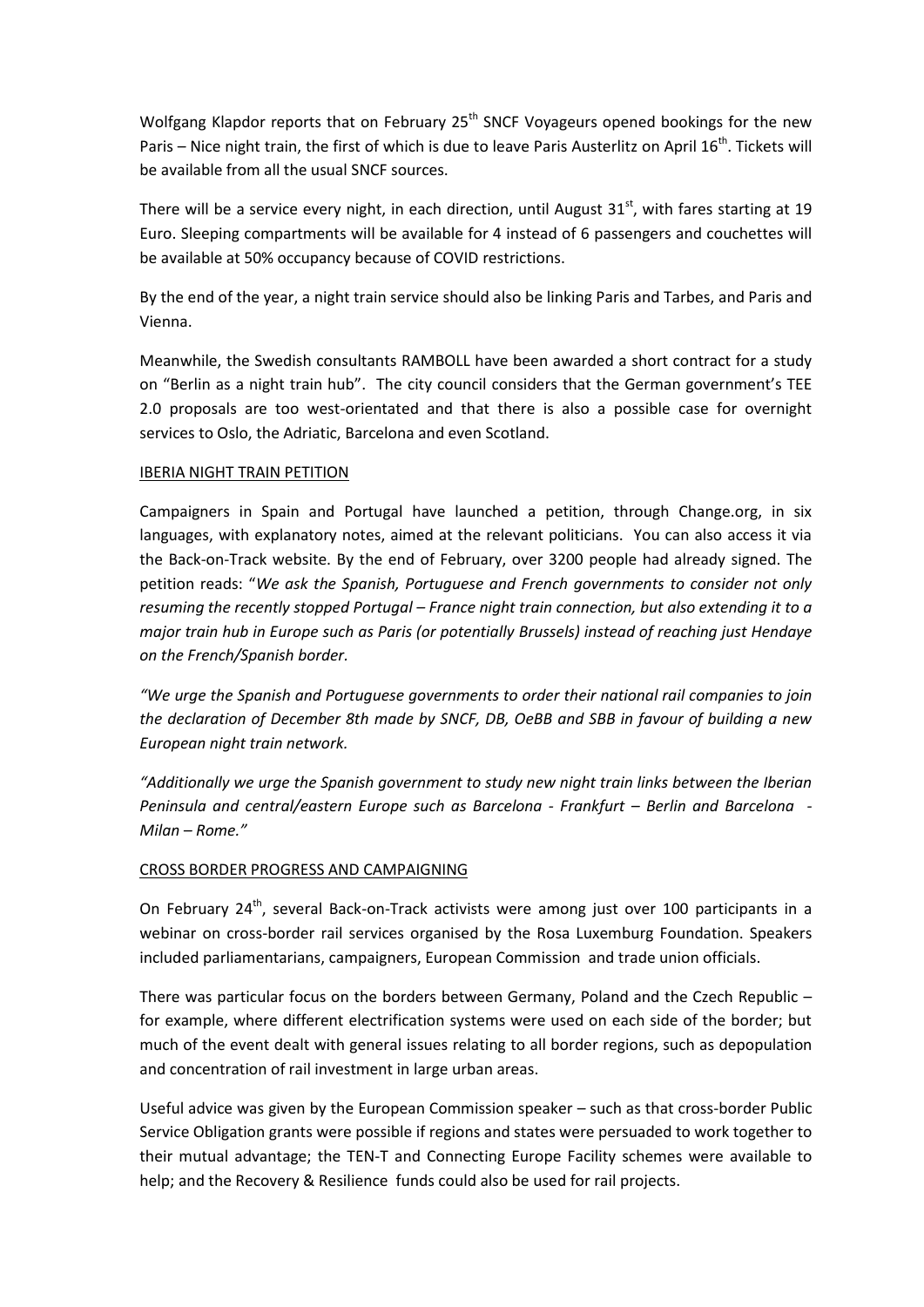There were calls for cross-border services to be given the same priority as domestic ones and for ticketing to be easier and more attractive.

We were promised a full report of the webinar in due course.

Meanwhile Dr Karl Schambureck, who has been active for several years in pressing for better connections between Austria and Italy, reports that from May  $3<sup>rd</sup>$  the EMONA Eurocity train will no longer end in Ljubljana but continue to Trieste Centrale. After a gap of 58 years, there will again be a direct connection by train from Vienna to Trieste.

It is also reported that the Culture Train between Berlin and Wroclaw is due to resume on March  $19^{\text{th}}$ .

PRO BAHN's passenger working group has also had further discussion on cross-border services between Germany and Belgium. Its meeting on February  $13<sup>th</sup>$  agreed that a local service to Stolberg Altstadt should be extended across the border to Eupen; and that it should press for improvements to the Frankfurt – Brussels ICE service, which should ideally continue to London; or, if this is not possible, there should be guaranteed connections and through ticketing to and from England.

# BY RAIL TO COP 26?

The next global climate conference will be in Glasgow between November  $1<sup>st</sup>$  and  $12<sup>th</sup>$ . Nigel Perkins, Chair of the European Rail Campaign (UK) has been in contact with British politicians to urge that rail travel to the event be encouraged.

On February 24<sup>th</sup>, ERC(UK) issued a press release saying that the Government should commit to *"instructing the conference organisers to encourage, support and facilitate the rail option for travel to and from the conference within the UK be delegates, journalists and lobbyists from the rest of Europe...and from outside Europe.*

"Arranging to charter special trains to/from Glasgow or block booking of carriages with Eurostar *and Avanti West Coast.*

*"Instructing the conference organisers to invite specialist rail travel agents to offer tailor-made packages for those wishing to break their journey en route or combine their trip to Glasgow with other activities,*

*"Supporting (as an independent country) with Italy as co-host of the conference "The European Year of Rail."*

He has also been in regular contact with Dr Caroline Lucas MP, (Green) who tabled a question to the Secretary of State for Transport. The reply, given on February  $26<sup>th</sup>$ , stated:

*"A multifaceted transport plan is being developed to support the delegate experience at COP26 with rail travel a key element of the plan...(which) will encourage delegates, media and civil society travelling from Europe to consider low-carbon travel options such as rail as a way of entering the UK.*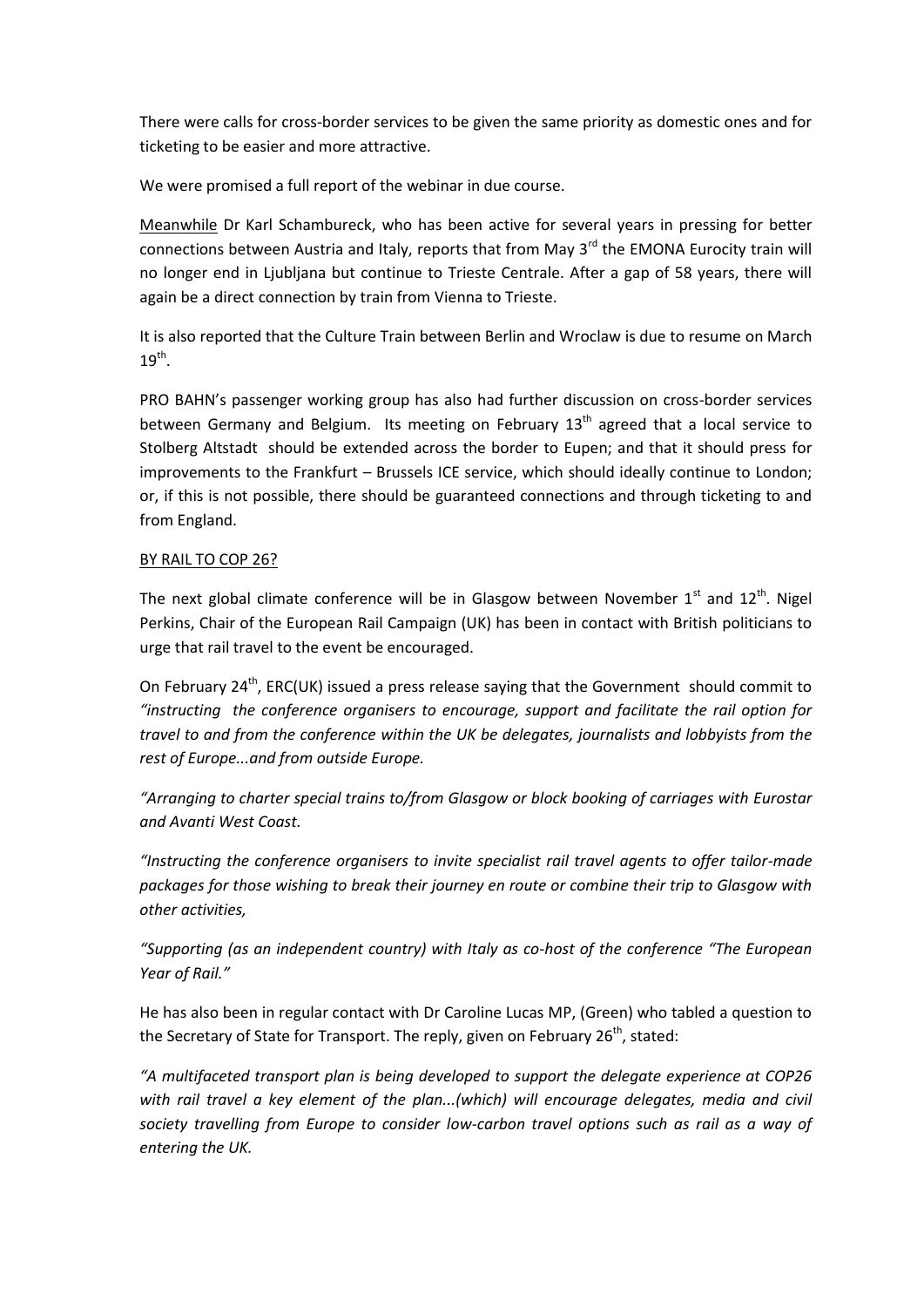*"The Department of Transport is working closely with Rail Operators and Network Rail to ensure adequate provision of rail services on the key routes to Glasgow over the period the conference is taking place. Rail will be a key sustainable mode of travel to COP26 and will certainly be encouraged."*

Dr Lucas adds, "I am pleased to hear the Government is ... to encourage rail travel to COP26 and I will certainly hold ministers to account on this."

At the same time Back-on-Track has also maintained contact with [www.railtothecop.com,](http://www.railtothecop.com/) a campaign group of Youth for Sustainable Travel , based in the Netherlands, who also seek to maximise the use of rail to go to Glasgow. They can be contacted at [info@railtothecop.com.](mailto:info@railtothecop.com)

The Association of European Rail Agents, representing agents in the UK specialising in rail, is spreading a similar message on its website [www.aera.co.uk](http://www.aera.co.uk/) . For details, email info@aera.co.uk

Two travel agencies in Germany will also be pleased to help. They are Gleisnost in Freiburg-in-Breisgau [\(www.gleisnost.de\)](http://www.gleisnost.de/) and Bahnagentur Schoeneberg in Berlin ( [https://bahnagentur](https://bahnagentur-schoeneberg.de/)[schoeneberg.de](https://bahnagentur-schoeneberg.de/) )

## INNOVATIONS

New ideas are welcome in the efforts to increase rail's share of the market.

One such new idea is a combined night train for passengers and high-value goods. The night train between Barcelona and Frankfurt proposed by Objectif Train de Nuit, chaired by Eric Boisseau is such a possible innovation. The first stage of a feasibility study has been completed and was presented at a zoom press conference on February  $17<sup>th</sup>$ , supported by politicians Franziska Brantner, Cem Ozdemir and Winfried Hermann from Baden-Wuerttemberg and Luc Gibelin from Occitanie.

M Boisseau showed calculations that 164,000 passengers a year would be attracted to such a service, but that its financial viability would be improved if high-value goods were also carried.

For more information about this and other projects, log on to [http://lunatrain.eu](http://lunatrain.eu/) 

A second innovation could be a co-operative dedicated entirely to running overnight sleeper services. Elmer van Buuren and Chris Engelsman have launched The European Sleeper and plan to run their first service, from the Netherlands and Belgium, in April 2022. Anyone can purchase shares and these will hopefully be available from May this year. For more information log on to [https://europeansleeper.eu](https://europeansleeper.eu/) or e-mail [elmer.vanbuuren@europeansleeper.eu](mailto:elmer.vanbuuren@europeansleeper.eu) 

Low-cost high speed trains are another significant innovation, as has already been shown by Ouigo in France and IZY, the "no frills" version of Thalys. From June 23<sup>rd</sup> they are due to be joined by AVIO running four times a day between Madrid and Barcelona.

## EUROPEAN PASSENGERS' FEDERATION NEWS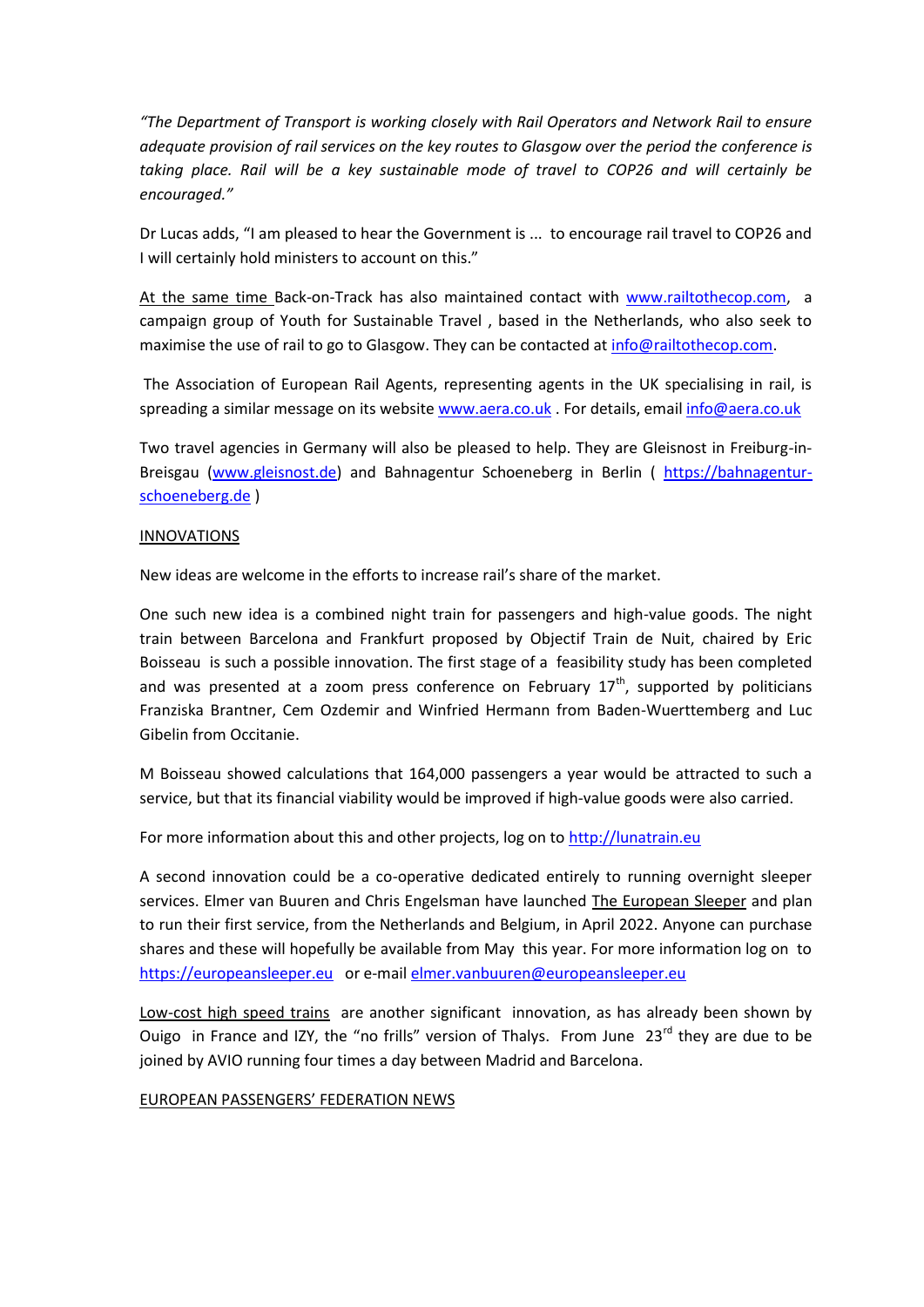The annual EPF conference scheduled for the end of June in Strasbourg has had to be cancelled because of the pandemic, but the possibility of an on-line event is being investigated. Meanwhile, EPF's Annual General Meeting on March  $13<sup>th</sup>$  will go ahead as a videoconference.

EPF's researcher Delphine Grandsart has had an article published in the online magazine Railtech.com [\(https://www.railtech.com/policy/2021/2/24](https://www.railtech.com/policy/2021/2/24)) entitled "Adopting a passengers' perspective is essential for the shift to rail." She addresses four key points:

- Passenger needs are central
- Make booking easier
- Through ticketing is needed
- Create a level playing field.

# ERC(UK) AND THE GUARDIAN

On February 4<sup>th</sup> the national daily, *The Guardian* published an editorial stating: "A continent-wide rail *renaissance can play a vital part in the battle to meet net zero climate targets.*

*"...Rock bottom short-haul air fares have turned continental rail travel into an eccentric and expensive pleasure... Even the possibilities provided by the Channel tunnel have been under-exploited for the same reason.*

*"...According to a recent study, 17 out of the 20 most frequently used air routes in Europe cover distances of less than 700km. Such travel habits are unsustainable... a recent survey found that almost three quarters of travellers planned to use trains more for short-haul travel in the future."*

The editorial concluded by calling for measures such as more through services and easier ticketing to encourage more long-distance rail usage.

Two days later the newspaper published as its lead letter, one from ERC(UK) Chair Nigel Perkins highlighting the work of Back-on-Track, the importance of encouraging travel by train to Glasgow for COP26 and the need to the British government to "secure the future of Eurostar with similar or better financial support than that provided to the airlines."

## FURTHER INFORMATION

Luxembourg – We have just learned that the new tramway has now reached the central station –so anyone arriving by train from four directions can now continue swiftly and smoothly into the old city or, over the spectacular Red Bridge, into the modern European quarter.

Paris Charles de Gaulle Airport The pre-pandemic plan for a massive Terminal 4 has, we understand, been abandoned in favour of a more reasonable project. This seems sensible as the airport already has very good rail links.

The European Rail Timetable is available again on paper and in digital format . You can order it via [www.europeanrailtimetable.eu](http://www.europeanrailtimetable.eu/)